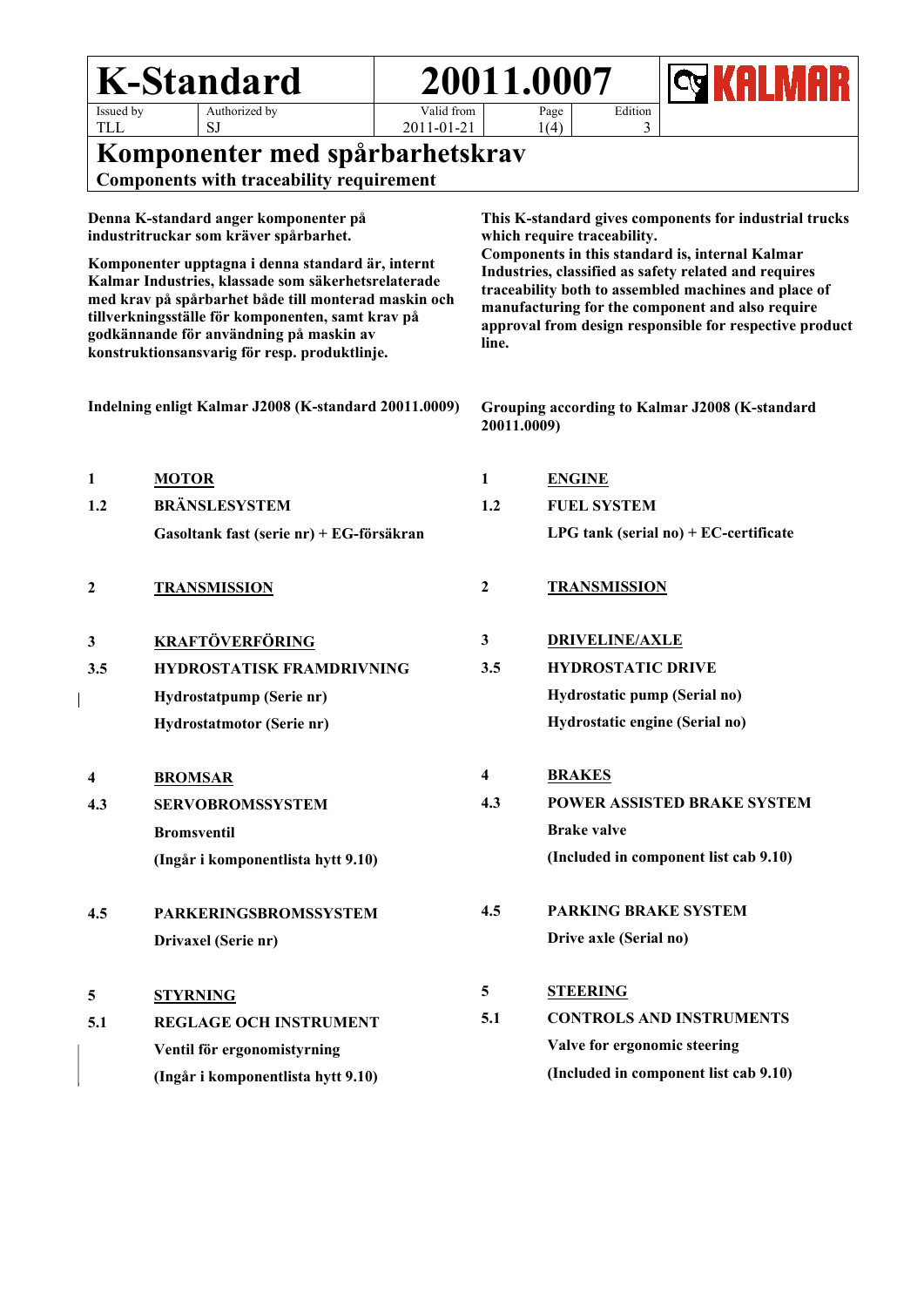## **K-Standard 20011.0007** Issued by Authorized by SJ Valid from 2011-01-21 Page  $2(4)$ Edition 3



TLL

**Komponenter med spårbarhetskrav**

**Components with traceability requirement**

| 5.2 | <b>SERVOSTYRSYSTEM</b>                      | 5.2            | <b>POWER ASSISTED SYSTEM</b>                   |
|-----|---------------------------------------------|----------------|------------------------------------------------|
|     | <b>Styrventil (Orbitrol)</b>                |                | <b>Steering valve (Orbitrol)</b>               |
|     | (Ingår i komponentlista hytt 9.10)          |                | (Included in component list cab 9.10)          |
|     | Styrventil inkl prioritetsventil (Serie nr) |                | Steering valve incl priority valve (Serial no) |
|     | <b>Styraxel (Serie nr)</b>                  |                | <b>Steering axle (Serial no)</b>               |
|     | Styrcylinder (Serie nr)                     |                | <b>Steering cylinder (Serial no)</b>           |
|     | <b>Styrspindel (Serie nr)</b>               |                | <b>Steering knuckle (Serial no)</b>            |
|     | Nav (Serie nr)                              |                | Hub (Serial no)                                |
| 6   | <b>HJULUPPHÄNGNING</b>                      | 6              | <b>SUSPENSION</b>                              |
| 6.3 | DÄCK OCH FÄLG                               | 6.3            | <b>TYRES AND RIMS</b>                          |
|     | Fälg                                        |                | Rim                                            |
|     | Massiva hjul                                |                | <b>Cushion wheel</b>                           |
|     | Serie nr/Batch nr + Cert                    |                | Serial no/Batch no + Cert                      |
| 7   | <b>LASTHANTERING</b>                        | $\overline{7}$ | <b>LOAD HANDLING</b>                           |
| 7.1 | <b>REGLAGE OCH INSTRUMENT</b>               | 7.1            | <b>CONTROLS AND INSTRUMENTS</b>                |
|     | Styrventil hydraulservo                     |                | Steering valve hydraulic servo                 |
|     | (Ingår i komponentlista hytt 9.10)          |                | (Included in component list cab 9.10)          |
| 7.2 | <b>LYFT OCH SÄNK</b>                        | 7.2            | <b>LIFTING/LOWERING</b>                        |
|     | Stativ, Vagn, Lyftbom (serie nr)            |                | Mast, Carriage, Lifting boom (Serial no)       |
|     | Bomnosförlängning (serie nr)                |                | <b>Boom nose extension (Serial no)</b>         |
|     | Lyftcylinder inkl                           |                | Lifting cylinder incl                          |
|     | sänkbromsventil (FLT) (Serie nr)            |                | lowering check valve (FLT) (Serial no)         |
|     | Separat sänkbromsventil (FLT) (serie nr)    |                | Separate lowering check valve(FLT)(Serial no)  |
|     | Ventilblock lyft (RST,LST) (serie nr)       |                | Valve plate lift (RST,LST) (Serial no)         |
|     | Lyftkedjor (Cert)                           |                | <b>Lifting chains (Cert)</b>                   |
|     | Kedjesträckare och axel (Serie nr)          |                | Chain tightener and shaft (Serial no)          |
| 7.3 | <b>UTSKJUT</b>                              | 7.3            | <b>EXTENSION</b>                               |
|     | Utskjutcylinder (Serie nr)                  |                | <b>Extension cylinder (Serial no)</b>          |
|     | Ventilblock utskjut (RST,LST) (Serie nr)    |                | Valve block extension (RST,LST) (Serial no)    |
| 7.6 | <b>VRIDNING</b>                             | 7.6            | <b>ROTATION</b>                                |
|     | Vridmotorenhet                              |                | <b>Rotation motor unit</b>                     |
|     | (Ingår i serie nr för kpl aggregat)         |                | (Included in serial no for cpl attachment)     |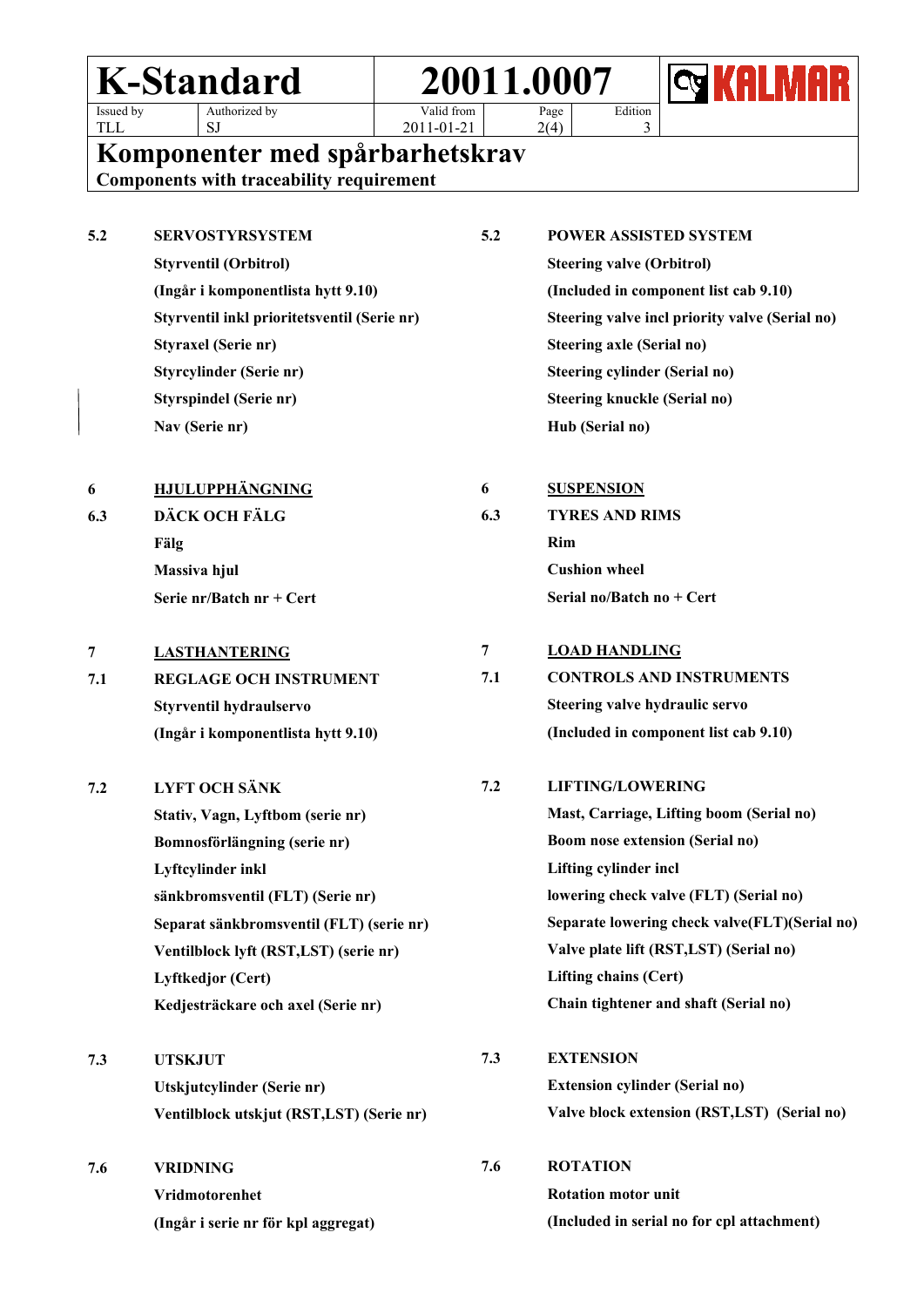| <b>K-Standard</b>                    |                                                 |                                                                                    | 20011.0007               |                                        |                                              |                                          |  |  |
|--------------------------------------|-------------------------------------------------|------------------------------------------------------------------------------------|--------------------------|----------------------------------------|----------------------------------------------|------------------------------------------|--|--|
| Issued by<br><b>TLL</b>              |                                                 | Authorized by<br><b>SJ</b>                                                         | Valid from<br>2011-01-21 |                                        | Page<br>3(4)                                 | Edition<br>3                             |  |  |
|                                      |                                                 | Komponenter med spårbarhetskrav<br><b>Components with traceability requirement</b> |                          |                                        |                                              |                                          |  |  |
| 7.7                                  | <b>TILT</b>                                     | Tiltcylinder FLT (Serie nr)                                                        |                          | 7.7                                    | <b>TILT</b>                                  | Tilt cylinder FLT (Serial no)            |  |  |
|                                      |                                                 |                                                                                    |                          |                                        |                                              |                                          |  |  |
| 7.9                                  |                                                 | <b>LASTBÄRARE</b>                                                                  |                          | 7.9                                    | <b>LOAD CARRIER</b>                          |                                          |  |  |
|                                      |                                                 | Twistlock, Lyftkrok, Lyftsko                                                       |                          |                                        | <b>Twistlock, Lifting hook, Lifting shoe</b> |                                          |  |  |
|                                      | (Ingår i serie nr för kpl aggregat)             |                                                                                    |                          |                                        | (Included in serial no for cpl attachment)   |                                          |  |  |
|                                      |                                                 | Gafflar, Gaffelbärare (Serie nr)                                                   |                          |                                        |                                              | Fork arms, Fork shaft system (Serial no) |  |  |
| 7.10                                 | ÖVRIGA FUNKTIONER                               |                                                                                    | 7.10                     | <b>OTHER FUNCTIONS</b>                 |                                              |                                          |  |  |
|                                      |                                                 | Aggregat kpl (Serie nr) + EG-försäkran                                             |                          |                                        | Attachment cpl (Serial no) + EC-certificate  |                                          |  |  |
| Lyftöron (Serie nr)                  |                                                 |                                                                                    |                          |                                        | Lifting eyes (Serial no)                     |                                          |  |  |
| 8                                    | STYR- OCH ÖVERVAKNINGSSYSTEM                    |                                                                                    |                          | 8                                      | <b>CONTROL SYSTEM</b>                        |                                          |  |  |
| 9                                    | RAM, KAROSS, HYTT OCH TILLBEHÖR                 |                                                                                    |                          | $\boldsymbol{9}$                       |                                              | <b>FRAME, BODY, CAB AND ACCESSORIES</b>  |  |  |
| 9.2                                  |                                                 | SKYDDS- OCH NÖDUTRUSTNING,                                                         |                          | 9.2<br>SAFETY AND EMERGENCY EQUIPMENT, |                                              |                                          |  |  |
|                                      |                                                 | <b>DIESELTRUCK</b>                                                                 |                          |                                        | <b>DIESEL TRUCK</b>                          |                                          |  |  |
| Manöverbrytare (för hydraulfunktion) |                                                 |                                                                                    |                          |                                        | Operating switch (for hydraulic function)    |                                          |  |  |
| 9.2                                  |                                                 | SKYDDS- OCH NÖDUTRUSTNING,                                                         |                          | 9.2                                    |                                              | SAFETY AND EMERGENCY EQUIPMENT,          |  |  |
|                                      | <b>ELTRUCK</b>                                  |                                                                                    |                          |                                        | <b>ELECTRIC TRUCK</b>                        |                                          |  |  |
|                                      | Nödstopp                                        |                                                                                    |                          |                                        | <b>Emergency stop</b>                        |                                          |  |  |
| 9.10                                 | <b>HYTTUPPBYGGNAD OCH</b><br><b>UPPHÄNGNING</b> |                                                                                    | 9.10                     | CAB STRUCTURE AND SUSPENSION           |                                              |                                          |  |  |
|                                      |                                                 | Hytt-komponentlista (ordernummer)                                                  |                          |                                        |                                              | Cab- component list (order number)       |  |  |
|                                      |                                                 | + Cert (FOPS)                                                                      |                          |                                        | + Cert (FOPS)                                |                                          |  |  |
|                                      |                                                 | Hydraulcylinder, hyttilt (Serie nr)                                                |                          |                                        |                                              | Hydraulic cylinder, cab tilt (Serial no) |  |  |
| 9.12                                 | <b>CHASSI</b>                                   |                                                                                    |                          | 9.12                                   | <b>FRAME</b>                                 |                                          |  |  |
|                                      |                                                 | Ram (Serie nr)                                                                     |                          |                                        | Frame (Serial no)                            |                                          |  |  |
|                                      |                                                 | Högplacerad tiltinfästning (Serie nr)                                              |                          |                                        |                                              | Elevated tilt frame (Serial no)          |  |  |
| 10                                   |                                                 | <b>GEMENSAM HYDRAULIK</b>                                                          |                          | 10                                     |                                              | <b>COMMON HYDRAULICS</b>                 |  |  |
| 10.3                                 |                                                 | <b>TANKAR OCH ACKUMULATORER</b>                                                    |                          | 10.3                                   |                                              | <b>TANKS AND ACCUMULATORS</b>            |  |  |
|                                      |                                                 | <b>Ackumulator (Serie nr)</b>                                                      |                          |                                        | <b>Accumulator (Serial no)</b>               |                                          |  |  |